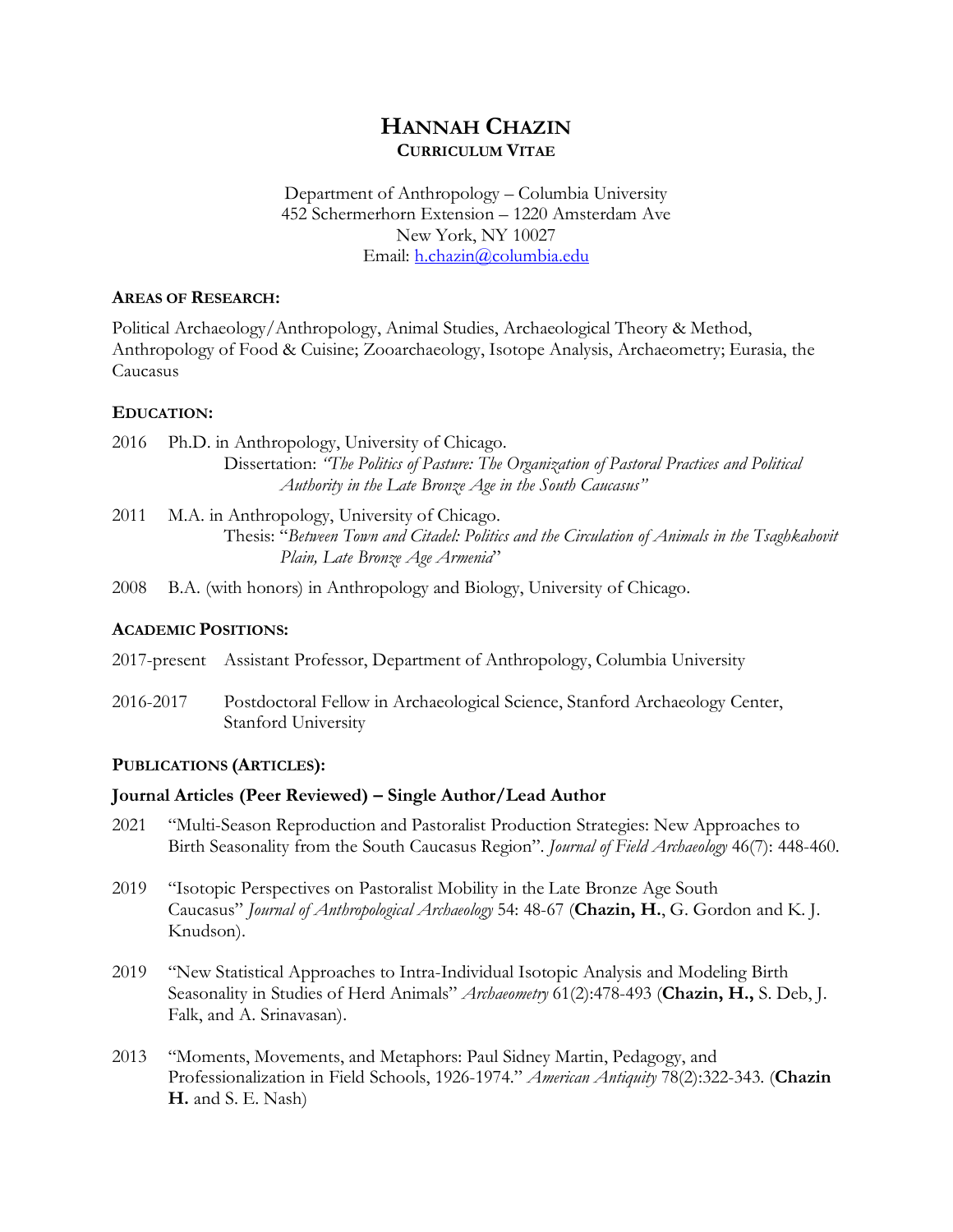### **Journal Articles (Peer Reviewed) – Other co-authored**

2020 "Ancient DNA shows domestic horses were introduced in the southern Caucasus and Anatolia during the Bronze Age" *Science Advances* 6 (Guimares, S, Arbuckle, B., Peters, J., Adcock, S., Buitenhuis, H., **Chazin, H.**, Manaseryan, N., Uerpmann, H-P., Grange, T. and E.M. Geigl)

## **Book Chapters (Peer Reviewed)**

- 2016 "The Life Assemblage: Rethinking the politics of pastoral practices." In *Incomplete Archaeologies: Assembling Knowledge in the Past and Present. Proceedings from a session at the 2013 EAA Meetings in Pilsen, CZ.* Miller-Bonney, E., K. Franklin, J. A. Johnson, eds. Pp. 28- 47. Oxbow Press.
- 2017 "Tracing Late Bronze Age Pastoralist Practices in the South Caucasus: A preliminary zooarchaeological and isotopic investigation from the Tsaghkahovit Plain, Armenia" In *Isotopic Investigations of Pastoral Production: Innovative Approaches to Patterns of Mobility, Economy, and Exploitation*. Ventresca-Miller, A, Markarewicz, C, eds. Maney Publishing.

## **Manuscripts in Submission**

(in draft) Making Milk: Human and animal labor in the Late Bronze Age South Caucasus (submitted to *American Anthropologist*)

## **Manuscripts in Preparation**

- (in draft) Live Stock and Dead Things: More-than-human politics between domestication and modernity. (book manuscript, advanced contract with University of Chicago Press, *Animal Lives* series)
- (in draft) Safe Materialities: Taphonomy and its implications for archaeological knowledge production (to be submitted to *Cambridge Journal of Archaeology*)

#### **PUBLICATIONS (SHORT NOTES, REVIEWS, COMMENTS, ETC.):**

- 2021 SCEM: Splitting-Coalescence-Estimation Method (R package). https://CRAN.R-project.org/package=SCEM (with Soudeep Deb, Joshua Falk, Arun Srinavasn, and Kyung Serk Cho)
- 2015 "36. Rectangular Die", "37. Doll", "38. Doll", "39. Doll with Pierced Ears", "47. Spindle Whorls/Buttons" (Catalog items) In *A Cosmopolitan City: Muslims, Christians, and Jews in Old Cairo*. Vorderstrasse, T. and Treptow, T., eds. Pp. 166-9, 180-1. Oriental Institute of the University of Chicago. (with Tasha Vorderstrasse)

#### **FELLOWSHIPS, SCHOLARSHIPS AND AWARDS:**

## **External Fellowships & Awards**

2019 Institute for Advanced Study School of Historical Studies Mellon Fellowship (2019-2020)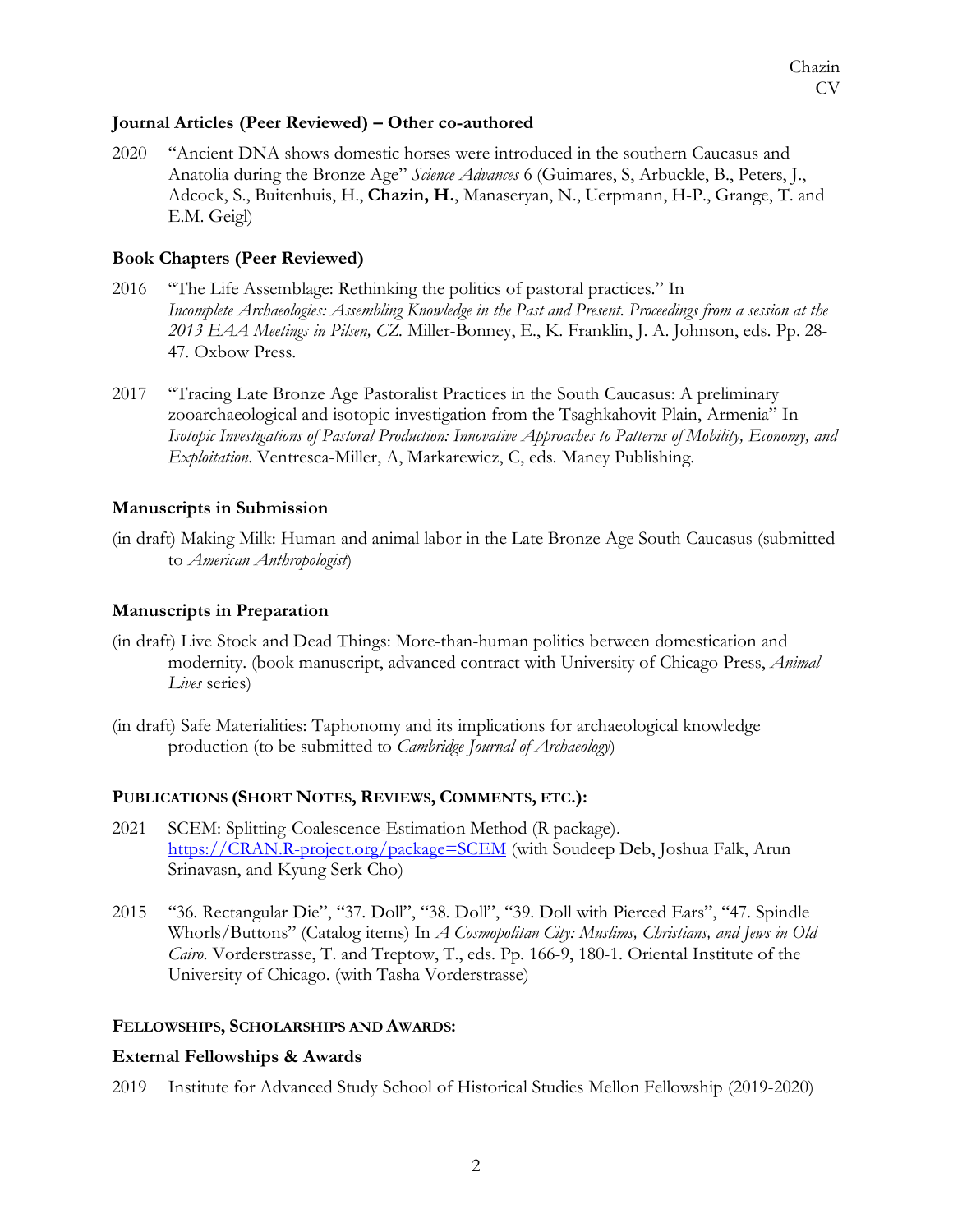- 2013 Fulbright IIE U.S. Student Scholarship Armenia (*declined*)
- 2013 American Research Institute of the South Caucasus Graduate Student Fellowship
- 2010 Jacob K. Javits Fellowship Program
- 2010 National Science Foundation Graduate Research Fellowship Program (GRFP)

## **Internal Fellowships & Awards**

- 2015 William Rainey Harper/Provost Dissertation Year Fellowship
- 2015 Frederick Starr Prize Lectureship
- 2014 Social Sciences Division Dissertation Research Fellowship (*declined*)
- 2013 Orin Williams Social Sciences Research Travel Fellowship
- 2013 Leiffer Research Fellowship

## **GRANTS:**

- 2019 Lenfest Junior Faculty Development Fund "Live Stock and Dead Things" book workshop funding. [\$7,000]
- 2018 Harriman Institute PepsiCo Faculty Fellowship "Animal Afterlives in the South Caucasus: Zooarchaeology of Late Bronze Age Cemetery at Karashamb". [\$2,250]
- 2014 Wenner Gren Foundation Dissertation Fieldwork Grant "The Politics of Pasture: Organizing Pastoralism and Politics in the Late Bronze Age, South Caucasus". [\$15,293]
- 2011 Southwestern Foundation for Education and Historical Preservation, Tucson, AZ. Funds for a site relocation and re-recording survey near Reserve, New Mexico. [\$11,370] (with Stephen E. Nash).

## **RESEARCH EXPERIENCE:**

## **Archaeological Fieldwork**

ongoing Project Director, The Karashamb Connections Project. Zooarchaeological and isotopic analysis of faunal remains from the necropolis and survey and preliminary excavations at the Karashamb fortress site. (Principal Investigators, Hannah Chazin and Pavel Avetisyan) 2010-2016 Joint Armenian-American Project for the Archaeology and Geography of Ancient Transcaucasian Societies (ArAGATS). Excavations at the Late Bronze Age fortresses of Gegharot and Tsaghkahovit, Republic of Armenia. (Principal Investigators, Adam Smith and Ruben Badalyan) 2014 Project Supervisor 2013 Project Supervisor 2011 Trench Supervisor 2010 Trench Supervisor 2012 Project Supervisor, The Marmarik Project. Pilot survey and testing at Late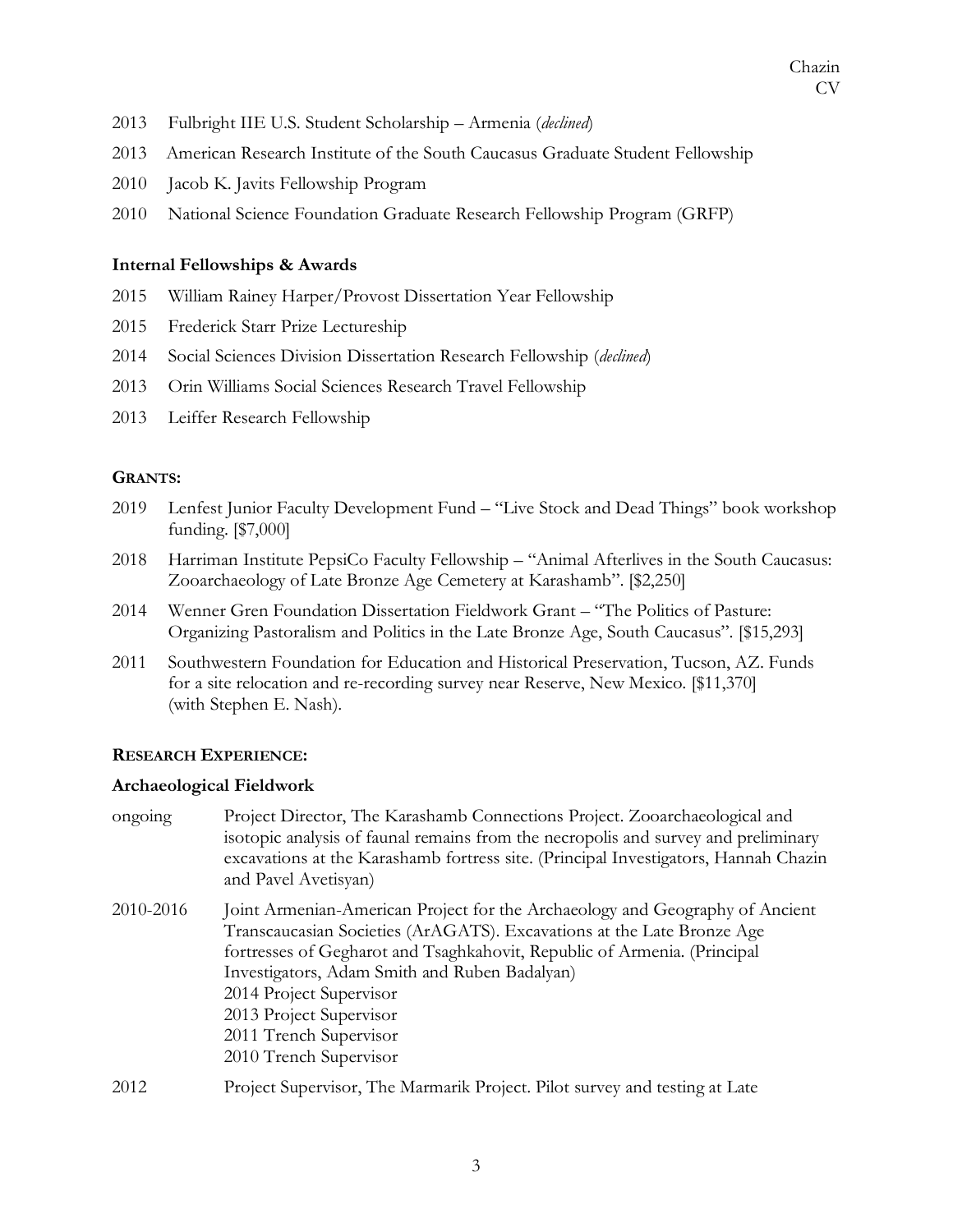|           | Bronze Age fortresses in the Marmarik Valley, Republic of Armenia. (Principal<br>Investigators, David Peterson and Khachatur Meliksetian)                                                                                                                                           |
|-----------|-------------------------------------------------------------------------------------------------------------------------------------------------------------------------------------------------------------------------------------------------------------------------------------|
| 2011-2012 | Project Director, The Paul Sidney Martin Archaeological Sites Recording Project.<br>Survey, relocating and re-recording of archaeological sites and ethnographic and<br>archival research near Reserve, New Mexico. (Principal Investigators, Stephen E.<br>Nash and Hannah Chazin) |
| 2008-2009 | Crew Chief and Member, SWCA Environmental Consultants, Denver, CO. Survey<br>and site testing in the High Plains region.                                                                                                                                                            |
| 2008      | Research Assistant, Sintashta Collaborative Archaeological Research Project<br>(SCARP). Excavations at the Middle Bronze Age Sintashta settlement of Stepnoye,<br>Russian Federation. (Principal Investigators, Bryan Hanks and Dmitri Zdanovich)                                   |

#### **Laboratory & Other Research Experience**

| 2015      | Visiting Researcher, Archaeological Chemistry Lab at Arizona State University.                                                                                                            |
|-----------|-------------------------------------------------------------------------------------------------------------------------------------------------------------------------------------------|
| 2010-2016 | Research Assistant, Joint Armenian American Project for the Archaeology and<br>Geography of Ancient Transcaucasian Societies (ArAGATS), Adam T. Smith,<br>(Cornell University), director. |
| 2009      | Research Assistant, Paul S. Martin Project, Stephen E. Nash (Denver Museum of<br>Nature and Science), director.                                                                           |
| 2007      | Junior Research Fellow, Center for Khmer Studies, Siem Riep, Cambodia.                                                                                                                    |

## **TEACHING EXPERIENCE:**

Ongoing Assistant Professor, Department of Anthropology, Columbia University Think like an Archaeologist (UG, 2000-level): - Introduction to archaeological methods and theory with hands-on assignments Living with Animals: Anthropological Perspectives (UG, 3000-level) Seminar that explores classic and modern anthropological concerns through texts on a diverse range of human-animal relationships in the present and the past Contemporary Archaeological Theory (G, 6000-level) Seminar on current theoretical orientations and debates in archaeology Thing Theory (G, 6000-level) Seminar examining the interwoven explorations of materiality in anthropology, archaeology, and STS Mobilities Past and Present (G, 6000-level) - Seminar that explores how anthropologists and archaeologists have thought about mobility and the moments in the history of anthropology where mobility has emerged as a central "problem" for anthropologists

Value, Meaning, Objects: Anthropological Approaches (G, 6000-level)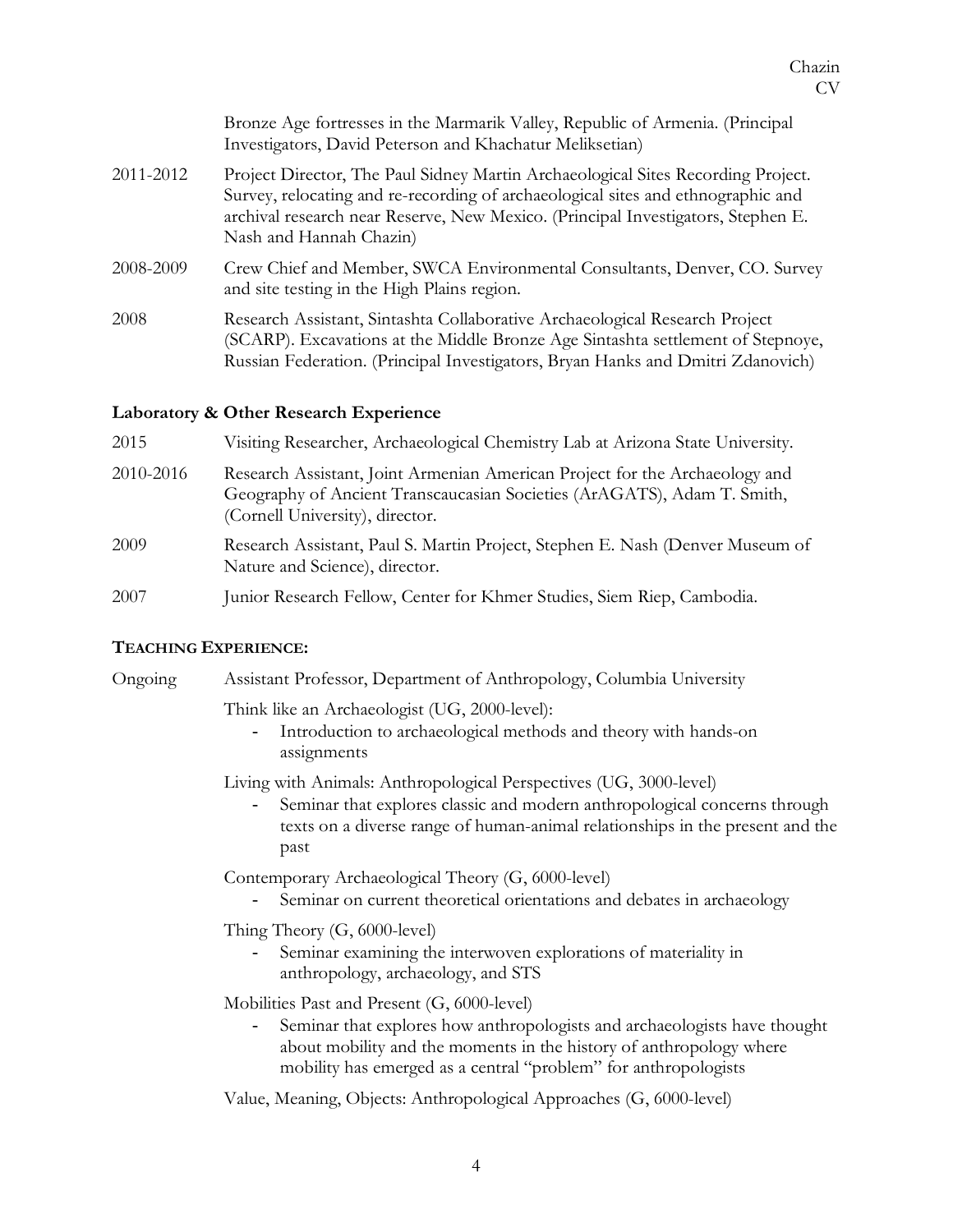|      | - Seminar that considers how anthropologists have used value as a way to<br>study human social life via the creation, circulation, and consumption of<br>objects and ideas |
|------|----------------------------------------------------------------------------------------------------------------------------------------------------------------------------|
| 2017 | Instructor, Artifacts in the Atomic Age: Isotopes in Archaeology, Stanford<br>Archaeology Center, Stanford University                                                      |
| 2015 | Instructor, Living/Thinking/Doing with Animals: Archaeology of Human-Animal<br>Relationships, self-designed course, Anthropology Department, University of<br>Chicago.     |
| 2014 | Instructor, Self, Culture and Society sequence (1 quarter), Social Sciences<br>Collegiate Division, University of Chicago.                                                 |

#### **INVITED TALKS:**

- 2020 *Vertical mobility in the Late Bronze Age Tsaghkahovit Plain: A simple question with complicated answers*. "Worlds in Transition: The integration of the mountains into the agro-pastoral systems between the Neolithic and the Iron Ages" Workshop, International Research Network, Lyon, France, October 9-11<sup>th</sup>, 2020.
- 2019 *Got Milk? Rethinking Human-Animal Relationships in the South Caucasus in the 2nd millennium BCE.* School of Historical Studies, Institute for Advanced Study. December 9<sup>th</sup>, 2019.
- 2017 *Nurturing mastery: Rethinking archaeological models of intensification through milk as natureculture*. Boas Seminar, Department of Anthropology, Columbia University. January 18<sup>th</sup>, 2017.
- 2016 *Interpreting evidence of milk production: Human-animal relationships and politics in ancient pastoralist*  societies. Stanford Archaeology Center, Stanford University, November 9<sup>th</sup>, 2016.
- 2016 *Too many astragali and not enough answers: studying pastoralism and politics in the Late Bronze Age,*  Armenia. Interdisciplinary Archaeology Workshop, University of Chicago, March 10<sup>th</sup>, 2016.
- 2015 *Determining what? Thoughts on pastoralism as a beastly problem in anthropology and beyond*. Animal Studies Workshop, University of Chicago, November 4<sup>th</sup>, 2015.
- 2014 *The Life Assemblage: Preliminary thoughts on the politics of pastoralism.* Interdisciplinary Archaeology Workshop, University of Chicago, February  $20<sup>th</sup>$ , 2014.
- 2013 *Studying Pastoralism in Ancient Armenia: Excavations of Late Bronze Age Kurgans in the Tsaghkahovit Plain.* American Research Institute of the South Caucasus (Yerevan, Armenia), August 2<sup>nd</sup>, 2013.
- 2010 *From field hands to students: Paul S. Martin, Professionalization, the New Archaeology, and the American Southwest*. University of Chicago Interdisciplinary Archaeology Workshop, November 4th, 2010.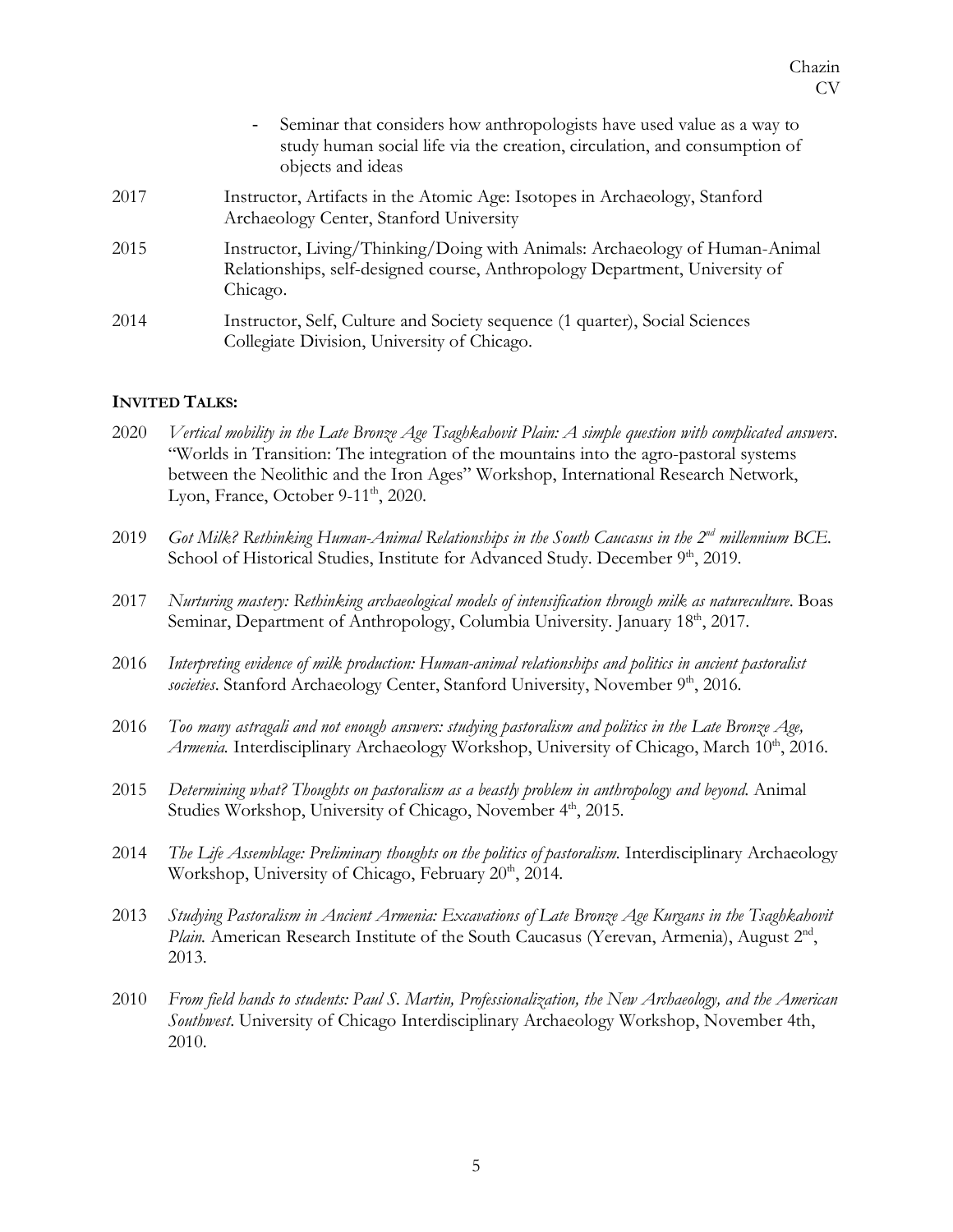#### **CONFERENCE PAPERS:**

- 2019 *Milk Matters: Material and semiotic approaches to the value of milk*. Society for the Social Study of Science Annual Meeting. New Orleans, September 6<sup>th</sup>, 2019.
- 2019 *Safe or unstable materialities? Thinking about the limits of uniformitarian logics in archaeological science*. Theoretical Archaeology Group Annual Meeting (Syracuse, NY), May 3rd, 2019.
- 2018 *Making Milk: Towards a political ecology of dairy production in the Late Bronze Age South Caucasus.* Theoretical Archaeology Group Annual Meeting (Gainesville, FL), May 12<sup>th</sup>, 2018.
- 2018 *Ordinary or extraordinary? Analytical disjunctures between production and ritual in pastoralist societies.* Society for American Archaeology Annual Meeting (Washington, DC), April 14<sup>th</sup>, 2018.
- 2017 *Is the Anthropocene a beastly problem? Mastery and narratives of human-animal relationships past, present, and future*. American Anthropological Association Annual Meeting (Washington, DC), December 1<sup>st</sup>, 2017.
- 2017 *Extraordinary ritual objects or merely ordinary bones? Interpreting the circulation of isolated skeletal elements in the Late Bronze Age Tsaghkahovit Plain, Armenia*. Eurasian Archaeology Conference (Ithaca, NY), October  $28<sup>th</sup>$ ,  $2017$ .
- 2017 *Species logics, mastery, and anthropocentrism: Rethinking human-animal relationships across and outside the nature/culture divide.* Theoretical Archaeology Group Annual Meeting (Toronto, ON), May 19th, 2017.
- 2017 *Is the Anthropocene a beastly problem? Thoughts on human-animal relationships and contemporary narratives of change*. Society for American Archaeology Annual Meeting (Vancouver, BC), March 31<sup>st</sup>, 2017.
- 2016 *The (pre- and post-mortem) social lives of herds: A zooarchaeological and isotopic analysis of Late Bronze Age pastoralism in the South Caucasus*. American School of Oriental Research Annual Meeting (San Antonio, TX), November  $18<sup>th</sup>$ , 2016.
- 2015 *Determining what? Pastoralism as a beastly problem.* American Anthropological Association Annual Meeting (Denver, CO), November 20<sup>th</sup>, 2015.
- 2015 *Crossing the line (Part I): Making taphonomy work for social practices in prehistory.* Society for American Archaeology Annual Meeting (San Francisco, CA), April 17<sup>th</sup>, 2015.
- 2015 *Not all who wander are lost: Rethinking the link between pastoralism and politics in prehistoric Armenia.* UCLA Graduate Conference in Armenian Studies (Los Angeles, CA), February  $6<sup>th</sup>$ , 2015.
- 2015 *Finding the Herd: Isotopic and Zooarchaeological Perspectives on Faunal Remains.* European Association of Archaeologists Annual Meeting (Istanbul, Turkey), September 12<sup>th</sup>, 2014.
- 2014 *The Chemistry of Mobility: Preliminary Results, Potentials, and Challenges of Isotope*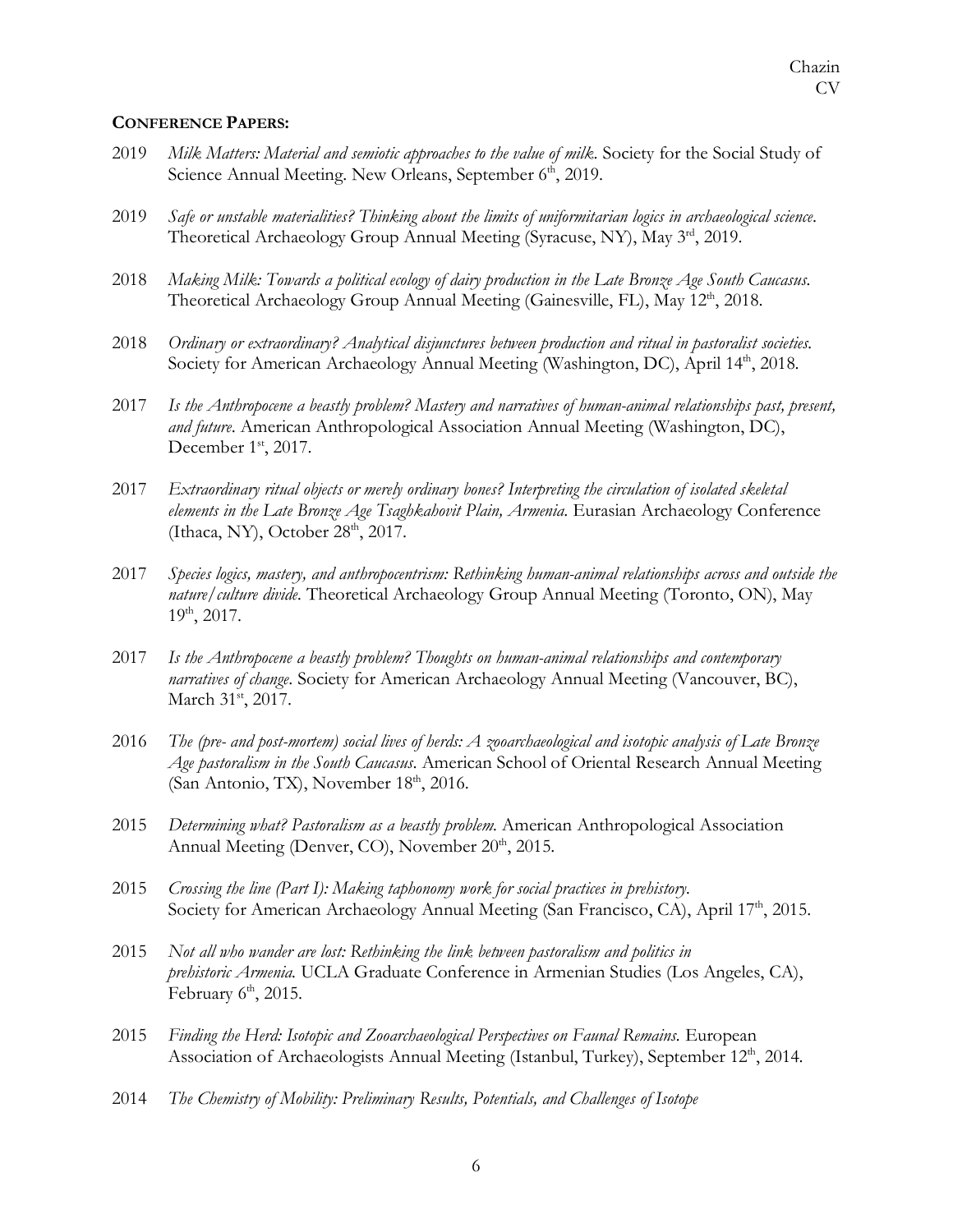*Analysis in the Tsaghkahovit Plain, Armenia.* (with Maureen Marshall). Society for American Archaeology Annual Meeting (Austin, TX), April 24<sup>th</sup>, 2014.

- 2013 *The Life Assemblage: Rethinking pastoral activity and the production of meaning and value.* European Association of Archaeologists Annual Meeting (Plzen, Czech Republic), September 6<sup>th</sup>, 2013.
- 2013 *A Meager Dish: Subsistence Fails to Satisfy in the Late Bronze Age South Caucasus.* (with Alan Green) Theoretical Archaeology Group Annual Meeting (Chicago, IL), May  $9<sup>th</sup>$ , 2013.
- 2012 *Beyond cash and calories: Herd animals, regimes of value, and the issue of scale.* Fourth Conference on Eurasian Archaeology (Cornell University), October 12<sup>th</sup>, 2012.
- 2012 *Were the sheep sweeter? The circulation of domesticated animals in the Late Bronze Age, the Tsaghkahovit Plain, Armenia*. Society for American Archaeology Annual Meeting (Memphis, TN), April 20th, 2012.

## **CONFERENCE SESSIONS ORGANIZED:**

- 2019 Session Organizer, "Materiality, Meaning, Agency, and Value". Society for the Social Study of Science Annual Meeting. New Orleans, September 4<sup>th</sup>-7<sup>th</sup>, 2019.
- 2017 Session Organizer, "Abandoning the Anthropocene: Materialities, Temporalities, and Politics of a Dangerous Divide". American Anthropological Association Annual Meeting. Washington, DC. December 1<sup>st</sup>, 2017.
- 2017 Session Organizer, "Making a '-cene': Archaeology, Politics, and the Anthropocene". Society for American Archaeology Annual Meeting. Vancouver, BC. March 31<sup>st</sup>, 2017.
- 2015 Session Organizer, "Cyborgs, Hybrids, and Monsters: Anthropologies of Lively Transgressions". American Anthropological Association Annual Meeting. Denver, CO, November 18<sup>th</sup>-22<sup>nd</sup>, 2015.
- 2015 Session Organizer, "Undoing and Redoing Archaeological Practice: Archaeology as technique across prehistory, history, and the contemporary." Society for American Anthropology Annual Meeting. San Francisco, CA, April 15<sup>th</sup>-19<sup>th</sup>, 2015.
- 2013 Session Organizer, "Don't Stop 'til You Get Enough: Does Archaeology Need 'Subsistence'?'', Theoretical Archaeology Group USA. Chicago, IL, May 9<sup>th</sup>-11<sup>th</sup>, 2013.
- 2012 Co-Organizer, Fourth Conference on Eurasian Archaeology: Fitful Histories and Unruly Publics: Rethinking Community and Temporality In Eurasian Archaeology. Cornell University, October 11-12, 2012.

#### **DISCUSSANT/PANELIST:**

2022 Panelist. "Towards an Archaeology of Pastoralist Communities". Society for American Archaeology Annual Meeting, Chicago, IL.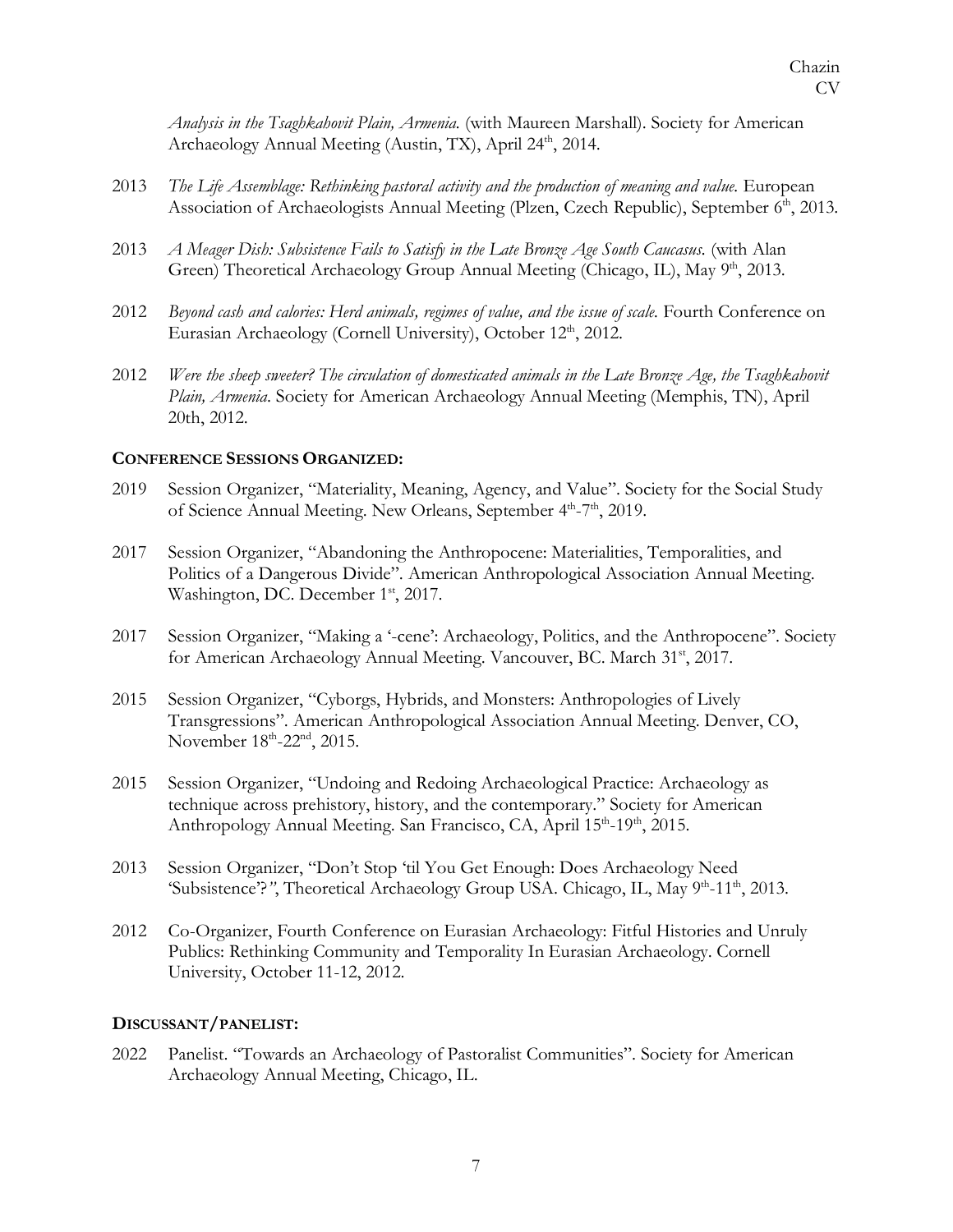- 2019 Discussant. "Avian acoustic traditions". The Transmission of Songs in Birds, Humans, and Other Animals Conference, Columbia University, February 18<sup>th</sup>.
- 2016 Panelist. "Traversing Bolder Theory: Transversal Engagement with New Materialisms". Theoretical Archaeology Group USA. Boulder, CO. April 22<sup>nd</sup>-24<sup>th</sup>, 2016.
- 2011 Moderator for "Translations" panel at the Interdisciplinary Archaeology Workshop's Conference: Archaeology | Hybridity. University of Chicago, February 24<sup>th</sup>-25<sup>th</sup>, 2011.

### **DEPARTMENTAL SERVICE:**

#### **Columbia University**

Boas Seminar Co-organizer, 2020-present

o Developed an online format of synchronous and asynchronous events in the pivot to remote life during COVID-19 pandemic

Inter-University Doctoral Consortium in Anthropological Archaeology, Columbia representative, 2018-present

o Worked on the proposal and application process for establishing the consortium, helped to develop new required course sequence for archaeology PhD students

Archaeology adviser for the major in Anthropology, 2018-present

Columbia representative, Inter-University Doctoral Consortium in Anthropological Archaeology,

2018-present

Graduate Studies Committee, 2020-2021

Undergraduate Studies Committee, 2018-2019

Scheps Seminar taskforce, 2017-2018

o Worked to formulate a plan to revamp the seminar, including a new series of workshops on professionalization

## **Previous Institutions**

Organizer, Archaeology Publishing Brown Bag Series, 2015-2016.

Member, Student Faculty Liaison Committee, 2010-2016.

Organizer, Peer-to-Peer Archaeological Skills Exchange (all-day seminar), May 14th, 2015.

Organizer, Archaeology Program Student-Faculty Meeting (biannual), 2013-2014.

Member, Student Committee on Archaeological Laboratory Facilities Development, 2014.

Student Rapporteur, Anthropology Students Association Committee on Faculty Recruitment Searches, 2013-2014.